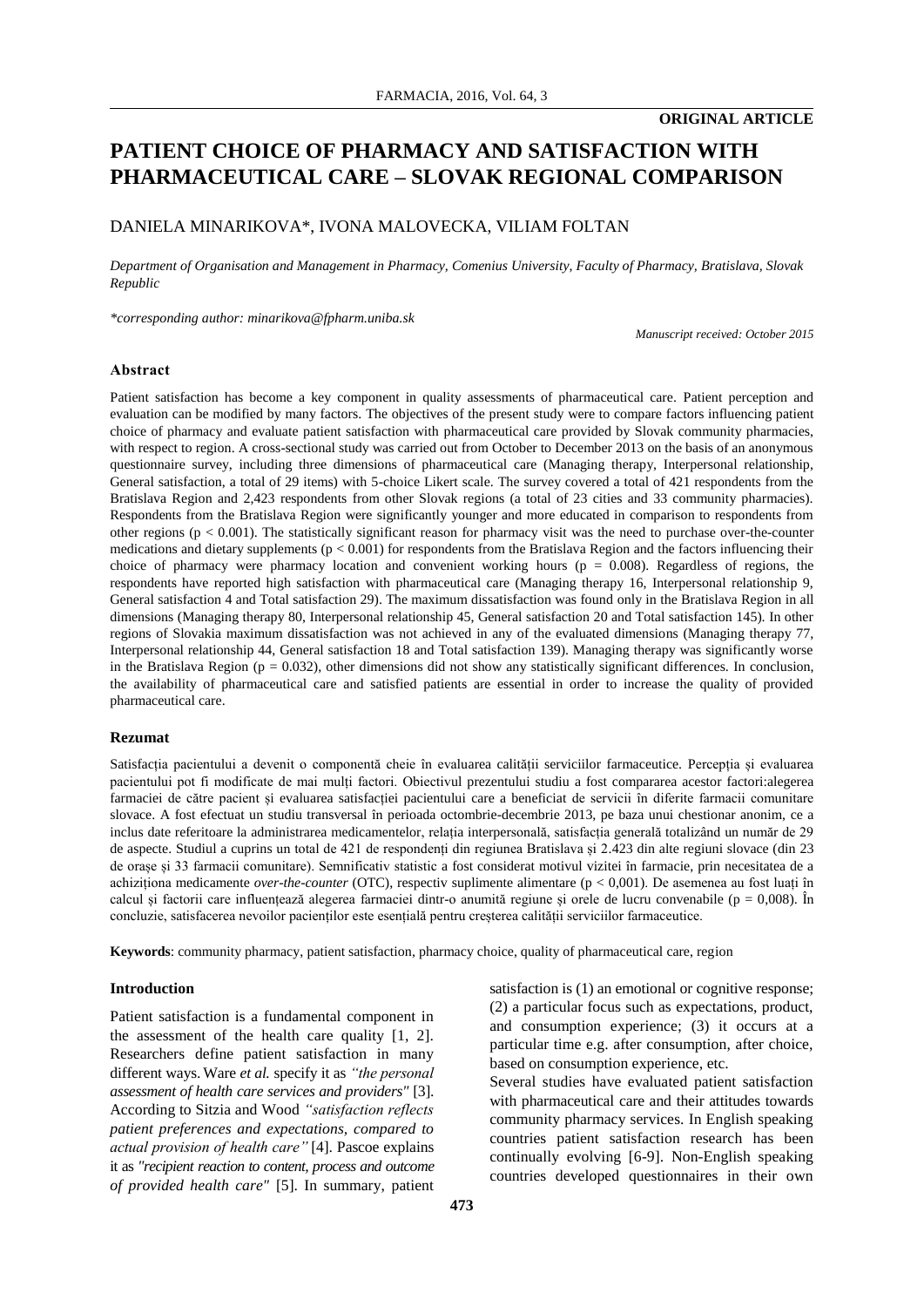national language or an existing one has been adapted [10, 11]. Larson *et al.* [8] and Traverso *et al.* [11] published that patient satisfaction has a multidimensional character and consists of three basic elements (Managing therapy, Interpersonal relationship and General satisfaction). Other studies have showed that a variety of factors might be involved in the patient satisfaction process. These include not only individual patient expectations, but also his/her demographic characteristics, educational level or health status. The final satisfaction is also modified by specific factors of health care providers, such as availability of pharmaceutical care or medicines, time and interest devoted to patient, provision of consultation and other services [12 - 14]. Considering the published evidences we can determine that satisfaction levels positively affect the therapeutic outcomes of patients as a result of their better adherence to the medication [15 - 17]. It also increases the likelihood that patient will continue in the use of health care and maintain a good relationship with health care provider, which can significantly influence the economic stability and prosperity of the health care provider as a business subject [18, 19]. Slovakia is a small country with approximately 5.4 million residents (in 2013) and an area of 49 000  $km^2$ [20]. In 1989 the communist regime was ended and a republic with parliamentary democracy was constituted. Political and social changes resulted in a transformation from a centrally planned economy into a market economy and this development also encompassed health care. From 2004 Slovakia became an EU member state. Slovakia is divided into 8 self-governing regions. The Bratislava Region is the smallest in terms of size and it has the highest density of population (11.2% of the total population lives in this region). It includes the capital Bratislava and three districts (Malacky, Senec, Pezinok). The Bratislava Region differs from others mainly in education level (49.1% population with a secondary school *versus* Slovak average of 52.6%; 26.2% population with a high school versus Slovak average 13.9%). The average age of Slovak population is 39.6 years; the Bratislava Region with the value 40.8 years is comparable with other regions (range 37.2 - 41.0).

The pharmaceutical care in Slovakia is strictly defined by existing laws [21, 22]. Pharmaceutical care includes the provision, storage, preparation, control, manufacture and supply of prescription and over-the-counter medications (OTC), medical devices, dietary foods, supplementary products; provision of professional information and counselling, carrying out physical and biochemical examination for primary prevention, and control of efficacy and safety of drug therapy. The legislation also specifies conditions for the provision of pharmaceutical care. In recent years, dramatic changes have been

observed in the field of pharmaceutical care providers in Slovakia, such as a liberal approach in property rights, deregulation of the number of pharmacists and pharmacies and changes in the legal form of pharmacies [23]. All of these can influence the economic and financial development of community pharmacies as business entities [24]. The profit of pharmacies, regulated by laws and current competitive market require rigorous application of quality standards [25] and a change in the traditional role of community pharmacists from medicine dispensers to patient-oriented providers of pharmaceutical care and services [26]. Studies have shown that this approach can significantly improve patient satisfaction and lead to an improved relationship between patient and pharmacist [27]. Although pharmaceutical care as a new patientoriented concept is already widely accepted in other countries, its implementation in daily community pharmacy practice in almost all European countries is limited due to various barriers [28]. Traditional pharmacy services are dominant in Slovak community pharmacies. According to the Slovak Chamber of Pharmacists, 4,419 pharmacists and 1,972 pharmacies are currently in Slovakia [29]. Slovakia belongs among European countries with a dense pharmaceutical network [30]. There are 8.22 pharmacists and 3.66 pharmacies per 10,000 inhabitants. Significant regional differences are observable as follows: the Bratislava Region 2,058 inhabitants per pharmacy and 659 inhabitants per pharmacist; other regions range is 2,516 - 3,122 inhabitants per pharmacy and 1,203 - 1,477 inhabitants per pharmacist. The provision of pharmaceutical care is time-consuming, especially in the case of counselling. The lower number of patients may be an advantage, because it is less burdensome and pharmacists can deal with the patients at a higher individual level. On the other hand, the higher market competition of pharmaceutical care providers creates competitive pressure. Therefore community pharmacists must seek to establish stable relationships with patients by providing a high standard of pharmaceutical care or through offering new services to fully satisfy them.

The evaluation of patient satisfaction with the provision of pharmaceutical care and perception of pharmacists and pharmacy services in Slovakia is still an area deserving greater attention. Our previously published results of the pilot survey presented a high patient satisfaction with provided pharmaceutical care. The professional and human approach of pharmacists was identified as the key factors of patient satisfaction [31].

The objectives of the presented study were to compare factors influencing patient choice of one particular pharmacy and evaluate patient satisfaction with pharmaceutical care provided in Slovak community pharmacies with respect to region.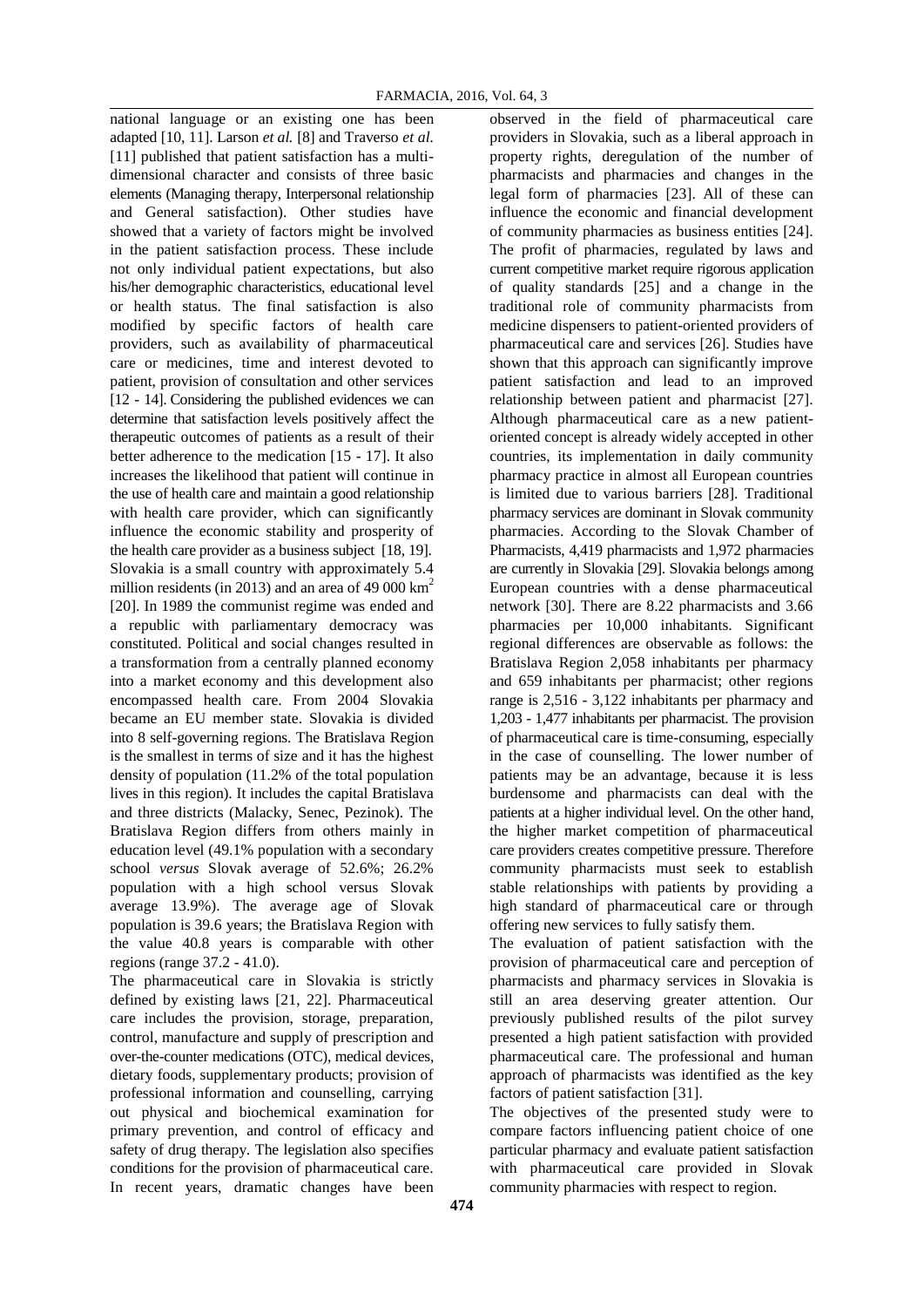#### **Materials and Methods**

A cross-sectional study was carried out by students from Faculty of Pharmacy with the patronage of the Slovak Chamber of Pharmacists on the basis of an anonymous self-administrated questionnaire. The survey questionnaire was developed from similar studies [8, 11]. Back translation was used to reach the original content of instruments. The final survey questionnaire consisted of a total of 29 items with random arrangement. Three dimensions were appointed according to published studies: Managing therapy (16 items), Interpersonal relations (9 items) and General satisfaction (4 items). The final questionnaire employed a 5 - point Likert-type scale:"*1 - fully agree, 2 - agree, 3 - neither agree, nor disagree, 4 disagree, 5 - fully disagree*".

Demographic characteristics and two special questions with a choice of maximum three answers were involved, namely: (1) the reasons for patient visiting a community pharmacy, (2) the factors that make them choose a particular pharmacy. The questionnaire was piloted on a small sample (10 patients) for clarity, relevance, acceptability and time to completion. Data collection took place over an 8 week period during normal daytime business hours between October and December 2013 in a total of 33 community pharmacies in 23 Slovak cities (the Bratislava Region  $= 2$  cities / 5 pharmacies; other regions  $= 21$  cities / 28 pharmacies). The selection of cities was conducted according to the possibility to obtain agreement of pharmacies and the availability of an investigating student. No inclusion criteria for selection of respondents were requested. All questionnaires were analysed regardless of the completeness of the questionnaire; therefore actual evaluated numbers were different from the total number of respondents  $(N = 2,844)$ . After coding and checking questionnaires for accuracy, they were analysed using the Statistical Package for Social Sciences (SPSS) version 19.0 for Windows. Frequency and percentage statistics were used to represent the obtained results. The non-parametric Mann-Whitney test was used for comparison of two variables; Kruskal-Wallis test in the case of more than two variables. For all the statistical analyses, a significant level of 0.05 was set.

#### **Results and Discussion**

The total study population consisted of 2,844 respondents. 14.8% (421) of the total number of respondents were from the Bratislava Region (BA Region); 85.2% (2,423) represented other regions. Table I generally summarizes the basic characteristics of survey (number of cities, pharmacies and respondents).

## **Table I**

| Characteristics                      | Number of cities | Number of pharmacies | Number of respondents (%) |
|--------------------------------------|------------------|----------------------|---------------------------|
| <b>Bratislava Region</b>             |                  |                      | 421 (14.8%)               |
| Cities more than 100,000 inhabitants |                  |                      | 326                       |
| Cities less than 20,000 inhabitants  |                  |                      | 95                        |
| Other regions                        |                  | 28                   | $2,423(85.2\%)$           |
| Cities less than 100,000 inhabitants |                  |                      | 557                       |
| Cities less than 50,000 inhabitants  |                  | 12                   | 957                       |
| Cities less than 20,000 inhabitants  |                  | 10                   | 909                       |
| <b>Together</b>                      |                  | 33                   | $2,844(100.0\%)$          |

Demographic and prescription profile of the respondents are presented in Table II. These included relatively comparable groups of respondents with respect to gender, the number of prescription or OTC medications in the last month, the number of prescriptions in the last three months, the number of pharmacies visited in the last three months, long-term use of medications and the average monthly expenditure on medications and other goods in pharmacies. The majority of respondents were female. Only about 17.0% of respondents exhibited three or more prescription or OTC medications in the last month. Most respondents reported  $1 - 2$  prescriptions in the last three months (38.2% BA Region; 36.9% other regions) and 2 visited pharmacies (43.9% BA Region; 41.8% other regions) during the same period. The average monthly expenditure for medications and other goods spent at a pharmacy for the majority of

respondents was less than 10 Euros (47.0% BA Region; 42.9% other regions) or less than 30 Euros (38.7% BA Region; 40.7% other regions). With regard to the respondent age and education, the groups showed significant differences between BA Region and other regions. The mean age of BA Region respondents was 41.90 years with a standard deviation  $\pm$  18.001 years, while in other regions it was 44.42 years with a standard deviation  $\pm$  16.886 years. In BA Region there was a higher share of respondents with a high school graduation (42.3% *versus* 32.4% other regions) and a lower share of respondents with basic (3.3% versus 7.1% other regions) and secondary education (53.4% versus 58.8% other regions). The results in Table III show that BA Region respondents were significantly more educated and younger  $(p < 0.001)$  than respondents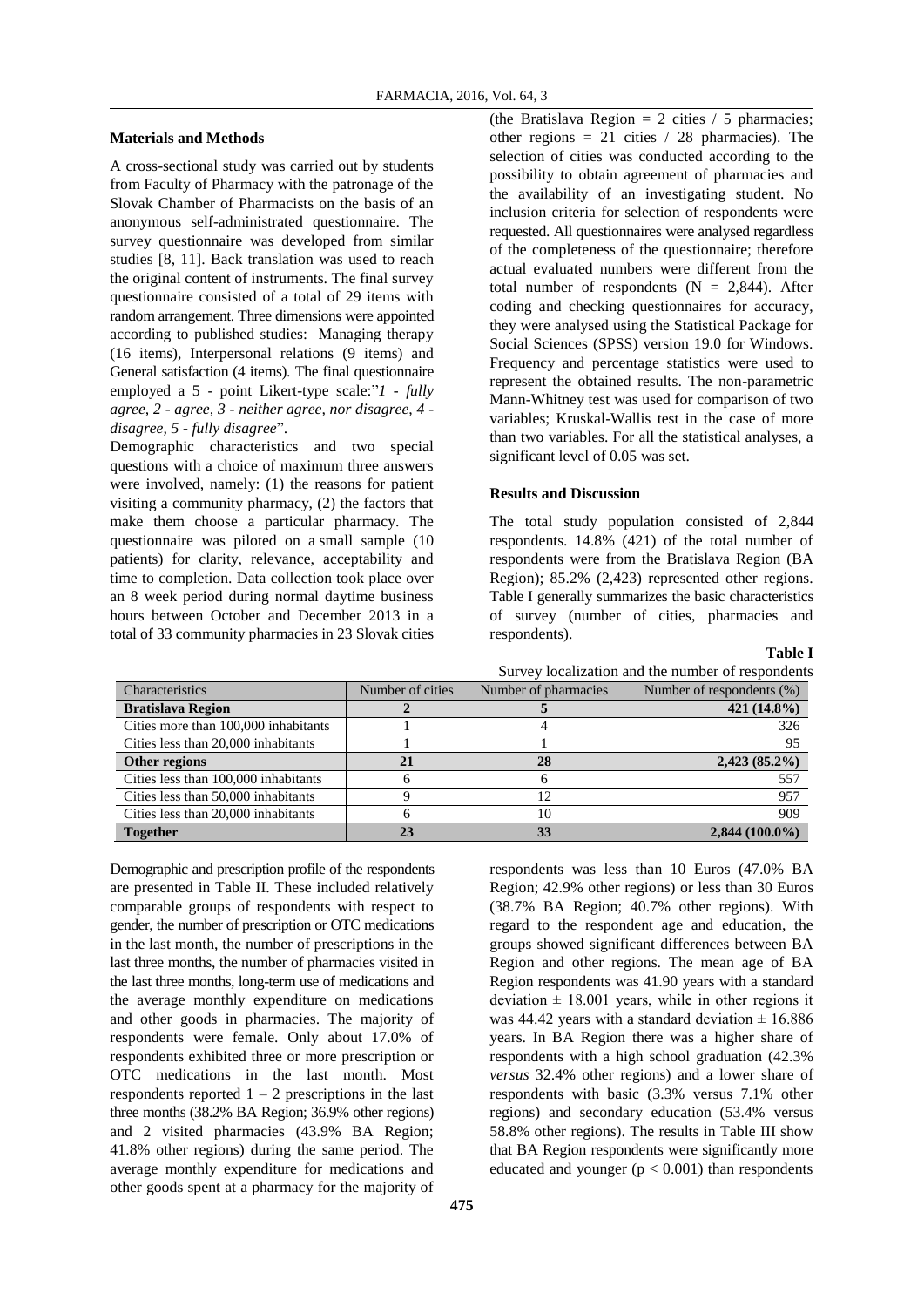in other regions. No statistically significant differences were found for other characteristics of respondents.

| 『able II |
|----------|
|          |

| Demographic and prescription profile of the respondents        |                  |                  |               |  |
|----------------------------------------------------------------|------------------|------------------|---------------|--|
| Characteristics                                                |                  | Frequency (%)    |               |  |
|                                                                |                  | <b>BA</b> Region | other regions |  |
| Gender                                                         | Male             | 140(33.3)        | 804 (33.2)    |  |
|                                                                | Female           | 281 (66.7)       | 1,616(66.8)   |  |
|                                                                | Mean             | 41.90            | 44.42         |  |
|                                                                | Median           | 39.00            | 44.00         |  |
| Age                                                            | <b>SD</b>        | 18.001           | 16.886        |  |
|                                                                | Minimum          | 16               | 14            |  |
|                                                                | Maximum          | 97               | 96            |  |
|                                                                | Basic school     | 14(3.3)          | 173(7.1)      |  |
| <b>Educational level</b>                                       | Secondary school | 225(53.4)        | 1,424(58.8)   |  |
|                                                                | High school      | 178(42.3)        | 785 (32.4)    |  |
|                                                                | $\Omega$         | 187(44.4)        | 1,082(44.7)   |  |
| Number of prescription or OTC medications in the<br>last month | $1 - 2$          | 161(38.2)        | 893 (36.9)    |  |
|                                                                | $\geq$ 3         | 72(17.1)         | 418 (17.3)    |  |
|                                                                | $\Omega$         | 129(30.6)        | 701 (28.9)    |  |
| Number of prescription in the last 3 months                    | $1 - 2$          | 186 (44.2)       | 1,029(42.5)   |  |
|                                                                | $\geq$ 3         | 106(25.2)        | 678 (28.0)    |  |
|                                                                | $\mathbf{1}$     | 75(17.8)         | 399 (16.5)    |  |
| Number of pharmacies visited in the last 3 months              | $\overline{c}$   | 185(43.9)        | 1,013(41.8)   |  |
|                                                                | $\geq$ 3         | 161(38.2)        | 999 (41.2)    |  |
| Long-term use of medications                                   | Yes              | 183(43.5)        | 1,096(45.2)   |  |
|                                                                | N <sub>0</sub>   | 237(56.3)        | 1,319 (54.4)  |  |
|                                                                | < 10             | 198(47.0)        | 1,039(42.9)   |  |
| The average monthly expenditure on medications and             | $10 - 30$        | 163(38.7)        | 986 (40.7)    |  |
| other goods (Euros)                                            | $>30$            | 60(14.3)         | 387(16.0)     |  |

## **Table III**

The statistically significant differences in demographic and prescription profile of respondents

| Kruskal-Wallis test                                            | Chi-Square | Df                          | Asymp. Sig. (2-sided) |
|----------------------------------------------------------------|------------|-----------------------------|-----------------------|
| <b>Gender</b>                                                  | 0.000      |                             | 0.990                 |
| <b>Educational level</b>                                       | 19.911     |                             | 0.000                 |
| Number of prescription or OTC medications in the last month    | 1.550      |                             | 0.461                 |
| Number of prescription in the last 3 months                    | 1.608      | ↑                           | 0.448                 |
| Number of pharmacies visited in the last 3 months              | 0.158      | ◠                           | 0.924                 |
| Long-term use of medications                                   | 0.474      |                             | 0.491                 |
| The average monthly expenditure on medications and other goods |            |                             |                       |
| (Euros)                                                        | 2.427      | $\mathcal{D}_{\mathcal{A}}$ | 0.297                 |
| Mann-Whitney U-test                                            |            | Sig.                        |                       |
| Age                                                            |            | 0.001                       |                       |

The main reasons for visiting a community pharmacy are given in Table IV. The two primary stated reasons for visiting a pharmacy were to obtain prescription medications (71.5% BA Region; 70.2% other regions) and over-the-counter medications or dietary supplements

(78.6% BA Region; 69.0% other regions). Only a small number of respondents reported visiting a pharmacy for consultation (11.4% BA Region; 12.1% other regions) and for other services provided by the pharmacy (4.5% both in BA and other regions).

# **Table IV**

|                                        |                  | Main reasons for visiting a community pharmacy |
|----------------------------------------|------------------|------------------------------------------------|
| Reasons<br>Frequency $(\%)$            |                  |                                                |
|                                        | <b>BA</b> Region | other regions                                  |
| <b>Prescription medications</b>        | 301(71.5)        | 1,700(70.2)                                    |
| OTC medications or dietary supplements | 331(78.6)        | 1,671(69.0)                                    |
| Other goods                            | 131(31.1)        | 655(27.0)                                      |
| <b>Consultation</b>                    | 48(11.4)         | 294(12.1)                                      |
| <b>Other services</b>                  | 19(4.5)          | 108(4.5)                                       |
| Other reasons                          | 9(2.1)           | 30(1.2)                                        |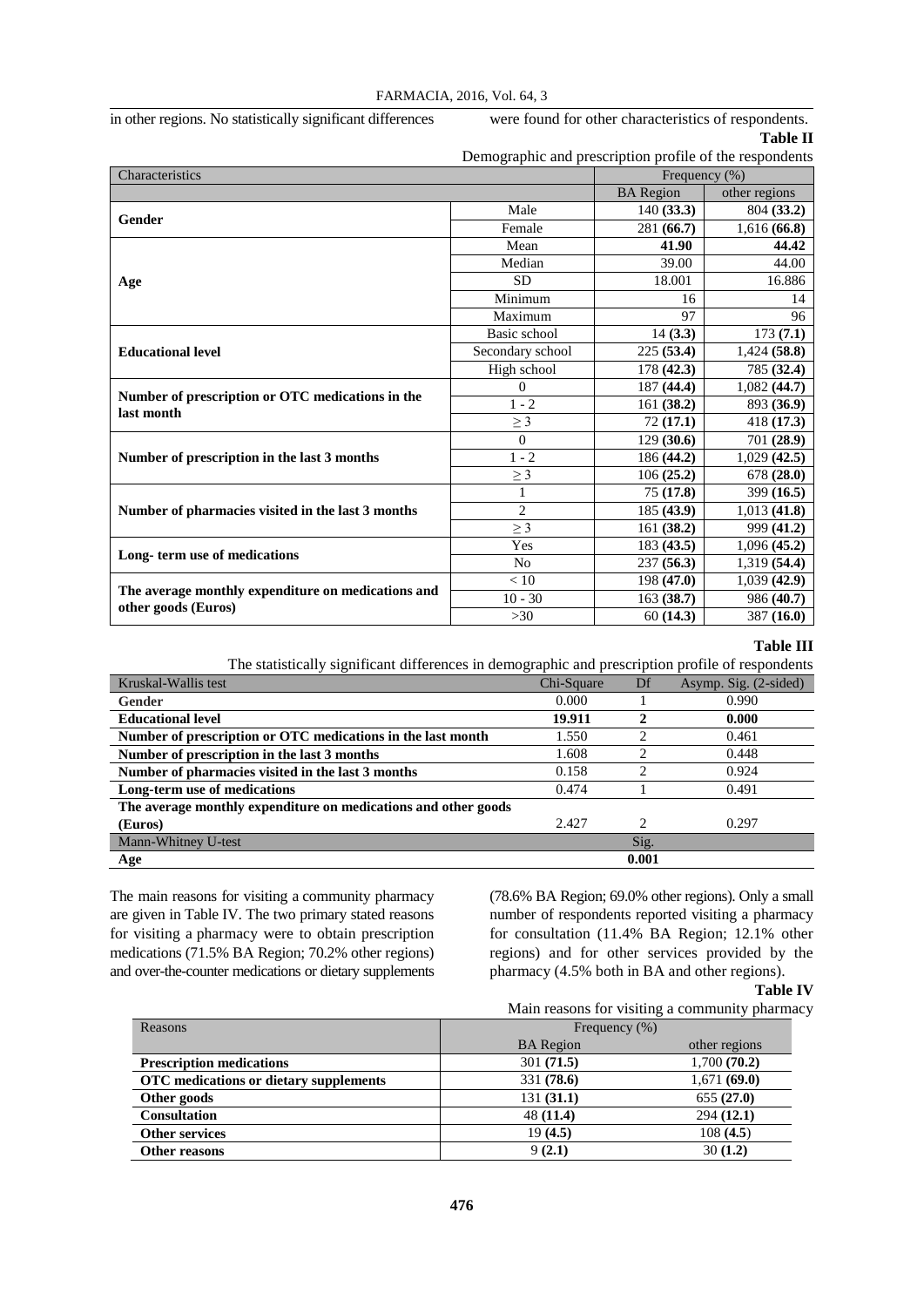The main factors influencing the choice of any particular pharmacy are shown in Table V. The primary factor was the pharmacy location (79.3% BA Region; 73.1% other regions) which included the proximity of a pharmacy to home, work, medical clinic, or hospital and the presence of a pharmacy in a shopping mall. Other relevant factors included qualified and friendly personnel of pharmacy (48.2% BA Region; 49.4% other regions) and good experience with pharmacy (32.5% BA Region; 32.0% other regions). Convenient working hours, self-service area of pharmacy or other

services were identified by respondents at a markedly lower rate and these were more important for respondents from the Bratislava Region. Detailed analysis suggested that in the Bratislava Region the purchase of OTC medications or dietary supplements was a significantly more frequent reason for pharmacy visiting  $(p < 0.001)$  and pharmacy location and convenient working hours was a statistically significant factor influencing the choice of any particular pharmacy ( $p = 0.008$ ). The results are presented in Table VI.

**Table V**

Factors influencing the choice of any particular pharmacy

| <b>BA</b> Region<br>other regions<br>1,772(73.1)<br>334 (79.3)<br><b>Pharmacy location</b><br><b>Qualified and friendly personnel</b><br>1,198 (49.4)<br>203(48.2)<br>776(32.0)<br>137(32.5)<br>Good experience<br>473(19.5)<br>106(25.2)<br><b>Convenient working hours</b><br>Self-service area<br>161(6.6)<br>36(8.6)<br>14(3.3)<br>62(2.6)<br>Other service<br>57(2.4)<br>9(2.1)<br><b>Other factors</b> | Factors | Frequency $(\%)$ |  |  |
|--------------------------------------------------------------------------------------------------------------------------------------------------------------------------------------------------------------------------------------------------------------------------------------------------------------------------------------------------------------------------------------------------------------|---------|------------------|--|--|
|                                                                                                                                                                                                                                                                                                                                                                                                              |         |                  |  |  |
|                                                                                                                                                                                                                                                                                                                                                                                                              |         |                  |  |  |
|                                                                                                                                                                                                                                                                                                                                                                                                              |         |                  |  |  |
|                                                                                                                                                                                                                                                                                                                                                                                                              |         |                  |  |  |
|                                                                                                                                                                                                                                                                                                                                                                                                              |         |                  |  |  |
|                                                                                                                                                                                                                                                                                                                                                                                                              |         |                  |  |  |
|                                                                                                                                                                                                                                                                                                                                                                                                              |         |                  |  |  |
|                                                                                                                                                                                                                                                                                                                                                                                                              |         |                  |  |  |

#### **Table VI**

The statistically significant reasons of pharmacy visiting and factors influencing the choice of pharmacy

| Kruskal-Wallis test                    | Chi-Square | Df | Asymp. Sig. (2-sided) |  |  |  |
|----------------------------------------|------------|----|-----------------------|--|--|--|
| <b>Reasons</b>                         |            |    |                       |  |  |  |
| <b>Prescription medications</b>        | 0.307      |    | 0.580                 |  |  |  |
| OTC medications or dietary supplements | 16.054     |    | 0.000                 |  |  |  |
| Other goods                            | 0.991      |    | 0.084                 |  |  |  |
| <b>Consultation</b>                    | 0.182      |    | 0.670                 |  |  |  |
| <b>Other services</b>                  | 0.003      |    | 0.959                 |  |  |  |
| Other reasons                          | 2.146      |    | 0.143                 |  |  |  |
| <b>Factors</b>                         |            |    |                       |  |  |  |
| <b>Pharmacy location</b>               | 7.115      |    | 0.008                 |  |  |  |
| Qualified and friendly personnel       | 0.041      |    | 0.839                 |  |  |  |
| <b>Good experience</b>                 | 0.222      |    | 0.637                 |  |  |  |
| <b>Convenient working hours</b>        | 7.034      |    | 0.008                 |  |  |  |
| Self-service area                      | 0.805      |    | 0.370                 |  |  |  |
| Other service                          | 2.015      |    | 0.156                 |  |  |  |
| <b>Other factors</b>                   | 0.074      |    | 0.786                 |  |  |  |

In Slovakia, all prescription and OTC medications are dispensed only in pharmacies. Other goods (cosmetics, herbal products) can also be purchased in facilities which do not provide health care (e.g. supermarkets). Slovak physicians usually prescribe more medications or packages on one prescription, so the visits to physicians or pharmacies can be minimized. Therefore the main reason for pharmacy visiting is the prescription or OTC medications. Furthermore, in the Bratislava Region, the purchase of OTC medications or dietary supplements was a statistically significant reason for pharmacy visit, compared with other regions ( $p < 0.001$ ). Previous published data suggested a relationship between consumer behaviour of pharmacy customers, choice of pharmacy and buying OTC medications [32].

We assumed that inhabitants in Bratislava Region have a higher interest in self-medication, the use of alternative treatment methods or prevention due to higher financial income, higher employment rate or younger age and contact community pharmacies frequently.

The survey at the same time showed that respondents in both region groups had low interest in consulting or other services provided by pharmacies. Counselling, therapy management or special pharmaceutical services can enhance the image of a particular pharmacy, increase or maintain its patients and generate sufficient revenue of pharmacy [33]. In this respect, Slovak pharmacists will have to do more for promotion of these activities. A variety of information is published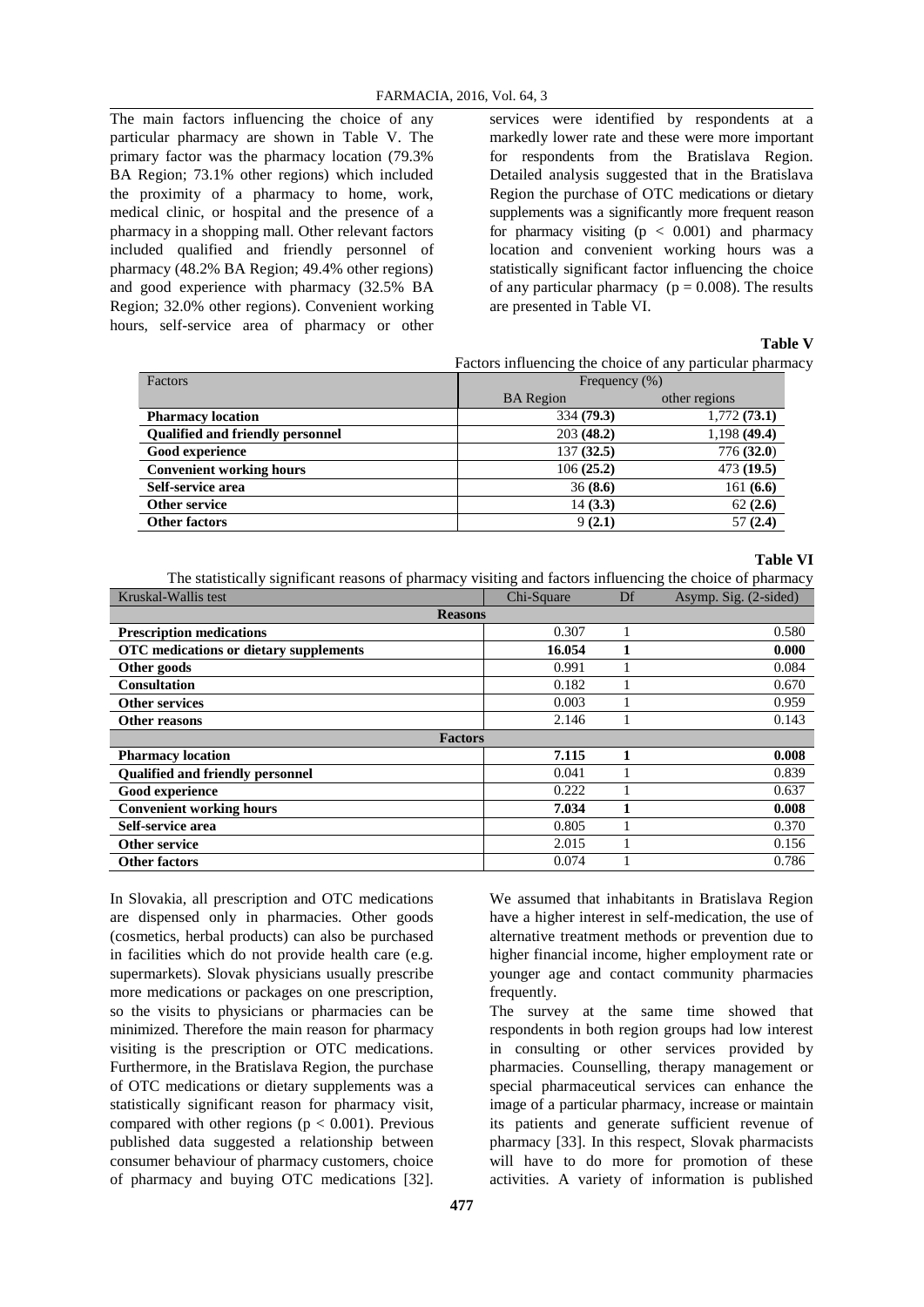about the reasons for pharmacy visits. El Hajj [34] stated that the main reason for visiting community pharmacy was to obtain OTC medications (93.0% respondents) and prescription medications (83.0% respondents) in Qatar, that was higher than in other states, for example in Malta [35] or United Kingdom [36]. 35.0% of surveyed patients in Qatar reported visiting a pharmacy primarily to ask for pharmacist advice, while according to our results only 11.4% in BA Region and 12.1% respondents in other regions contact pharmacy due to consultation. This result can be explained by the fact that counselling is a compulsory part of dispensing prescription and OTC medications and there is a broad package of fee-free health care provided by physicians. El Hajj also found, that pharmacy location was the most decisive factor for option of particular pharmacy for 90.0% of respondents. We also identified pharmacy location as crucial for all respondents. Even pharmacy location and convenient working hours were statistically significant factors that influenced the selection of a particular pharmacy in the Bratislava Region. Notably in the Bratislava Region, the network of community pharmacies is *"dense"* and many pharmacies don't have a strategic location.

Similarly, convenient working hours are not just a competitive advantage today, but a necessity for survival of community pharmacy. Unfortunately, it is related with a higher cost.

The evaluation of patient satisfaction showed comparable distribution of satisfaction ratings in terms of medium and mean in the Bratislava Region and other regions (Table VII). Both evaluated groups of regions achieved "*minimum value*" (the highest patient satisfaction) according to Likert-scale in the all dimensions (Managing therapy 16, Interpersonal relationship 9, General satisfaction 4, Total satisfaction 29), while the "*maximum value*" (the highest dissatisfaction) was reached only in the Bratislava Region (Managing therapy 80, Interpersonal relationship 45, General satisfaction 20, Total satisfaction 145). In other regions, "*maximum value*" was not achieved in either of dimensions (Managing therapy 77, Interpersonal relationship 44, General satisfaction 18 and Total satisfaction 139). The results in Table VIII showed that respondents of the Bratislava Region rated significantly worse Managing treatment ( $p = 0.032$ ) in comparison to other regions. Interpersonal relationship and General satisfaction were rated equally, regardless of regions.

## **Table VII**

|                           | The evaluation of patient satisfaction with provided pharmaceutical care. |        |                  |                |        |               |       |  |
|---------------------------|---------------------------------------------------------------------------|--------|------------------|----------------|--------|---------------|-------|--|
|                           |                                                                           |        | <b>BA</b> Region |                |        | other regions |       |  |
|                           |                                                                           | MT     | IR               | <b>GS</b>      | MT     | IR            | GS    |  |
| N                         | Valid                                                                     | 394    | 409              | 405            | 2,248  | 2.314         | 2,364 |  |
|                           | Missing                                                                   | 27     | 12               | 16             | 175    | 109           | 59    |  |
| Mean                      |                                                                           | 34.58  | 16.72            | 8.29           | 33.5   | 16.6          | 8.05  |  |
| Median                    |                                                                           | 35     | 16               | 8              | 34     | 16            | о     |  |
| Std. Deviation            |                                                                           | 10.511 | 5.672            | 2.585          | 10.501 | 5.349         | 2.57  |  |
| Minimum                   |                                                                           | 16     | Q                | $\overline{4}$ | 16     | Q             |       |  |
| Maximum                   |                                                                           | 80     | 45               | 20             | 77     | 44            | 18    |  |
| <b>Total satisfaction</b> |                                                                           |        | 145              |                |        | 139           |       |  |

MT – Managing therapy, IR – Interpersonal relationship, GS – General satisfaction

#### **Table VIII**

The statistical significant differences between three dimensions of pharmaceutical care according to regions

| Mann-Whitney U test                | $\mathrm{Sig.}$ | <b>Results</b>                                                             |
|------------------------------------|-----------------|----------------------------------------------------------------------------|
| <b>Managing treatment</b>          | .032            | Managing therapy was statistically worse evaluated in BA Region.           |
| <b>Interpersonal relationships</b> | .881            | No statistical differences in evaluation of Interpersonal relationship and |
| <b>General satisfaction</b>        | 064             | General satisfaction in BA Region and other regions.                       |

Patients generally assess their satisfaction with pharmaceutical care positively. In a Maltese study, the majority of consumers were very or fairly satisfied with a number of pharmacist characteristics [37]. Similar findings were obtained in the United Kingdom [38], Netherlands [39], Saudi Arabia [40] or Bosnia and Herzegovina [41]. Previous Slovak study revealed that only 18.0% of respondents were dissatisfied with pharmaceutical care, 82.0% respondents confirmed their satisfaction [30]. Several studies also showed that patient satisfaction is affected by age,

gender, nationality or education of respondents. Alturki and Khan [14] published a significant difference in satisfaction level in terms of respondent age, gender and race. In our study, respondents from the Bratislava Region were statistically significantly younger and more educated than respondents from other regions. We consider these facts as the key determinants of final higher criticism and lower satisfaction level. From a broader point of view we can conclude that younger and more educated patients require a more professional approach from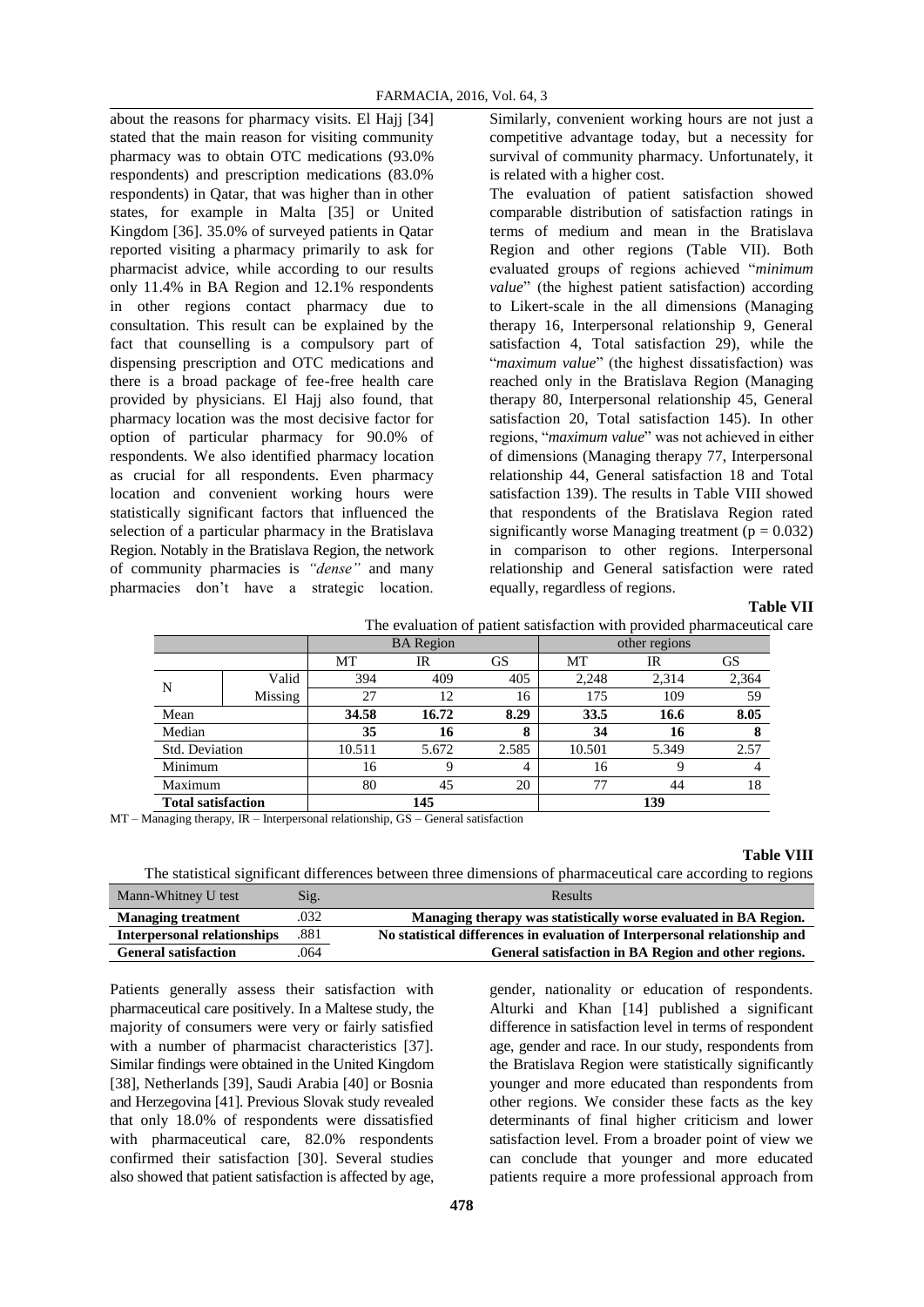community pharmacists in the management of treatment rather than a friendly relationship with pharmacists and appropriate facilities.

## **Conclusions**

The comparison of factors influencing a patient choice of pharmacy and evaluation of patient satisfaction with pharmaceutical care provided in Slovak community pharmacies with respect to the region, brought significant conclusions. The Bratislava Region differs from other Slovak regions in terms of pharmaceutical care providers *(number of pharmacists, number of pharmacies, density of pharmaceutical network)* and demographic characteristic of inhabitants *(gender, age, level of education, financial expenditures)*. The purchase of OTC medications or dietary supplements was a significantly more frequent reason for pharmacy visiting and pharmacy location and convenient working hours was a statistically significant factor influencing the choice of any particular pharmacy in the Bratislava Region. Respondents in this region were more dissatisfied considering the Managing therapy. Interpersonal relationship and General satisfaction were assessed in the same level regardless the region or respondents. Overall the study showed a high patient satisfaction with pharmaceutical care provided in Slovak community pharmacies with regional differences. The patient age and education were revealed as important determinants of patient satisfaction assessment that community pharmacists must always consider and focus upon in an effort to increase quality of provided pharmaceutical care.

#### **References**

- 1. MacKinnon N.J., Striving beyond patient satisfaction: A roadmap for pharmacists. [retrieved on 2015-01-18].
- 2. Browne K., Roseman D., Shaller D., Edgman-Levitan S., Analysis & Commentary: Measuring Patient Experience As A Strategy For Improving Primary Care. *Health Aff (Millwood)*, 2010; 29(5): 921-925.
- 3. Ware J.E.Jr, Snyder M.K., Wright W.R., Davies A.R., Defining and measuring patient satisfaction with medical care. *Eval. Program Plann*, 1983; 6(3-4): 247-263.
- 4. Sitzia J., Wood N., Patient satisfaction: A review of issues and concepts. *Soc. Sci. Med.*, 1997; 45(12): 1829-1843.
- 5. Pascoe G.C., Patient satisfaction in primary health care: A literature review and analysis. *Eval. Program Plann*, 1983; 6(3-4): 185-210.
- 6. Gourley G., Gourley D., La Monica Rigolosi E., Reed P., Solomon D., Washington E., Development and validation of the pharmaceutical care satisfaction questionnaire. *Am. J. Manag. Care*, 2001; 7(5): 461-466.
- 7. Larson L.N., MacKeigan L.D., Further validation of an instrument to measure patient satisfaction

with pharmacy services. *J. Pharm. Market. Manage*, 1994; 8(1): 125-139.

- 8. Larson L.N., Rovers J., MacKeigan L.D., Patient satisfaction with pharmaceutical care: Update of a validated instrument. *J. Am. Pharm. Assoc.*, 2002; 42(1): 44-50.
- 9. MacKeigan L.D., Larson L., Development and validation of an instrument to measure patient satisfaction with pharmacy services. *Medical Care*, 1989; 27(5): 522-536.
- 10. Traverso M., MacKeigan L.D., Instruments for measuring patient satisfaction with pharmacy services in the spanish language. *Pharm. World Sci.*, 2005; 27(1): 281-284.
- 11. Traverso M., Salamano M., Botta C., Colautti M., Palchik V., Perez B., Questionnaire to assess patient satisfaction with pharmaceutical care in Spanish language. *Int. J. Qual. Health Care*, 2007; 19(4): 217-224.
- 12. Hall J.A., Durnan M.C., Patient sociodemographic characteristics as predictors of satisfaction with medical care: a metaanalysis. *Soc. Sci. Med.*, 1990; 30(7): 811-818.
- 13. Villako P., Raal A., A survey of Estonian consumer expectations from the pharmacy service and a comparison with the opinions of pharmacists. *Pharm. World Sci.*, 2007; 29(5): 546-550.
- 14. Alturki M., Khan T.M., A study investigating the level of satisfaction with the health services provided by the Pharmacist at ENT hospital, Eastern Region Alahsah, Kingdom of Saudi Arabia. *Saudi Pharm. J.*, 2013; 21(3): 255-260.
- 15. Volume C.I., Farris K.B., Kassam R., Cox C.E., Cave A., Pharmaceutical care research and education project: patient outcomes. *J. Am. Pharm. Assoc.*, 2001; 41(3): 411-420.
- 16. Gu N.Y., Gai Y., Hay J.W., The effect of patient satisfaction with pharmacist consultation on medication adherence an instrumental variable approach. *Pharmacy Practice*, 2008; 6(4): 201-210.
- 17. Dang B.N., Westbrook R.A., Black W.C., Rodriguez-Barradas M.C., Giordano T.P., Examining the link between patient satisfaction and adherence to HIV care: a structural equation model. *PLoS One*, 2013; 8(1): e54729.
- 18. Garman A.N., Garcia J., Hargreaves M., Patient satisfaction as a predictor of return-to-provider behavior: analysis and assessment of financial implications. *Qual. Manag. Health Care*, 2004; 13(1): 75-80.
- 19. Oparah A.C., Kikanme L.C., Consumer satisfaction with community pharmacies in Warri, Nigeria. *Res. Social Adm. Pharm.*, 2006; 2(4): 499-511.
- 20. Katuša M., Podmanická Z., Foltánová N., Procházková M., Galvánková A., Katerínková M., Population development in Slovak republic and regions in 2013 (in Slovak language), [online]. Bratislava: SÚ SR, 2014 [retrieved on 2015-07-10].
- 21. Act No. 576/2004 Coll. on Health Care, Services Related to Health Care Provision and on Amendment and Supplement to Certain Acts, [retrieved on 2015-07-21].